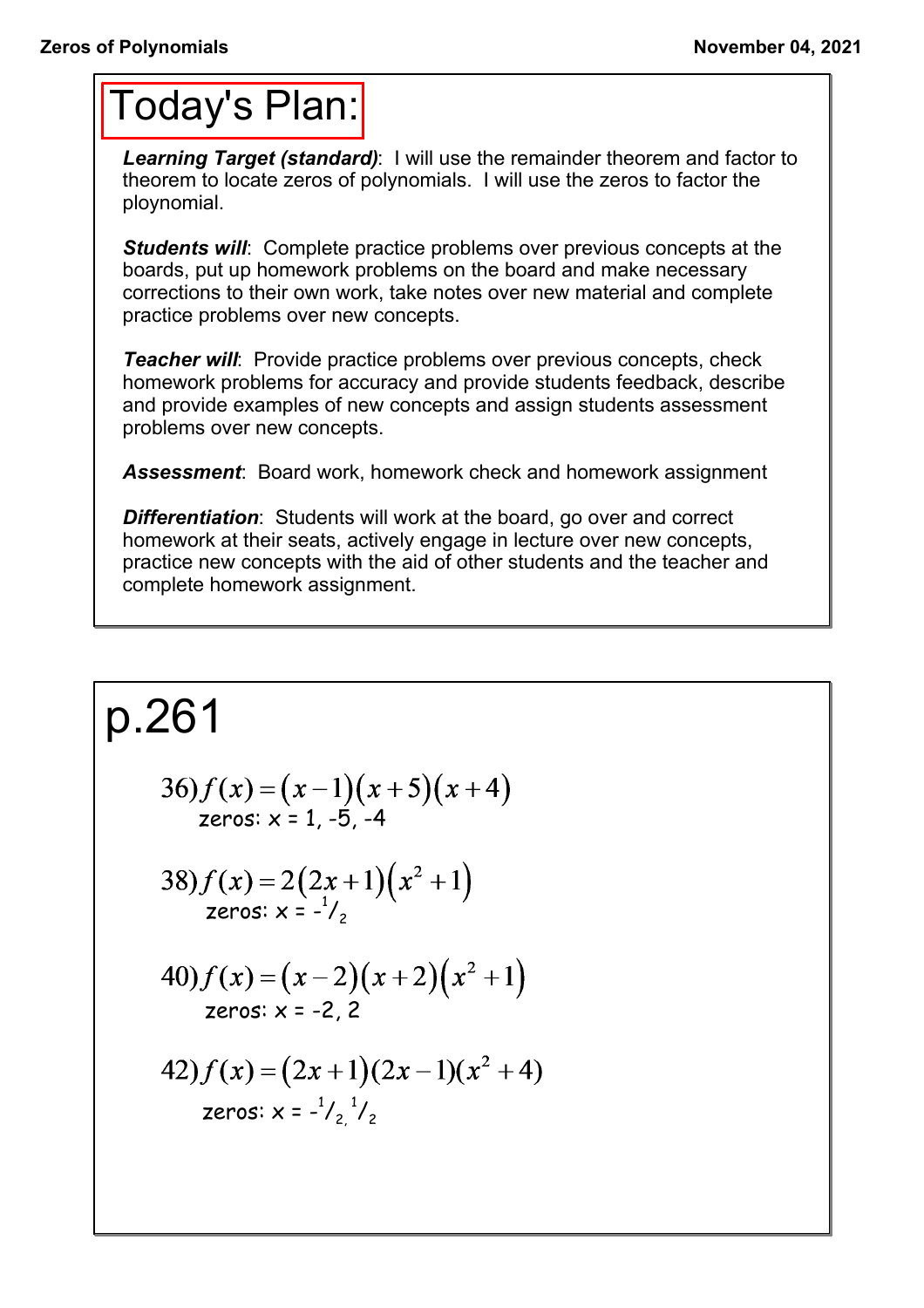42) 
$$
f(x) = 4x^4 + 15x^2-4
$$
  
\n
$$
f(x)=(4x^2-1)(x^2+4)
$$
\n
$$
f(x)=(2x+1)(2x-1)(x^2+4)
$$
\n
$$
x=-\frac{1}{2},\frac{1}{2}
$$

Solve by factoring.  
\n
$$
u^2 - 2u + 4 = (2u - 3)(u + 2)
$$
  
\n $u^2 - 2u + 4 = 2u^2 + u - l_e$   
\n $0 = u^2 + 3u - 10$   
\n $0 = (u + 5)(u - 2)$   
\n $u = -5, 2$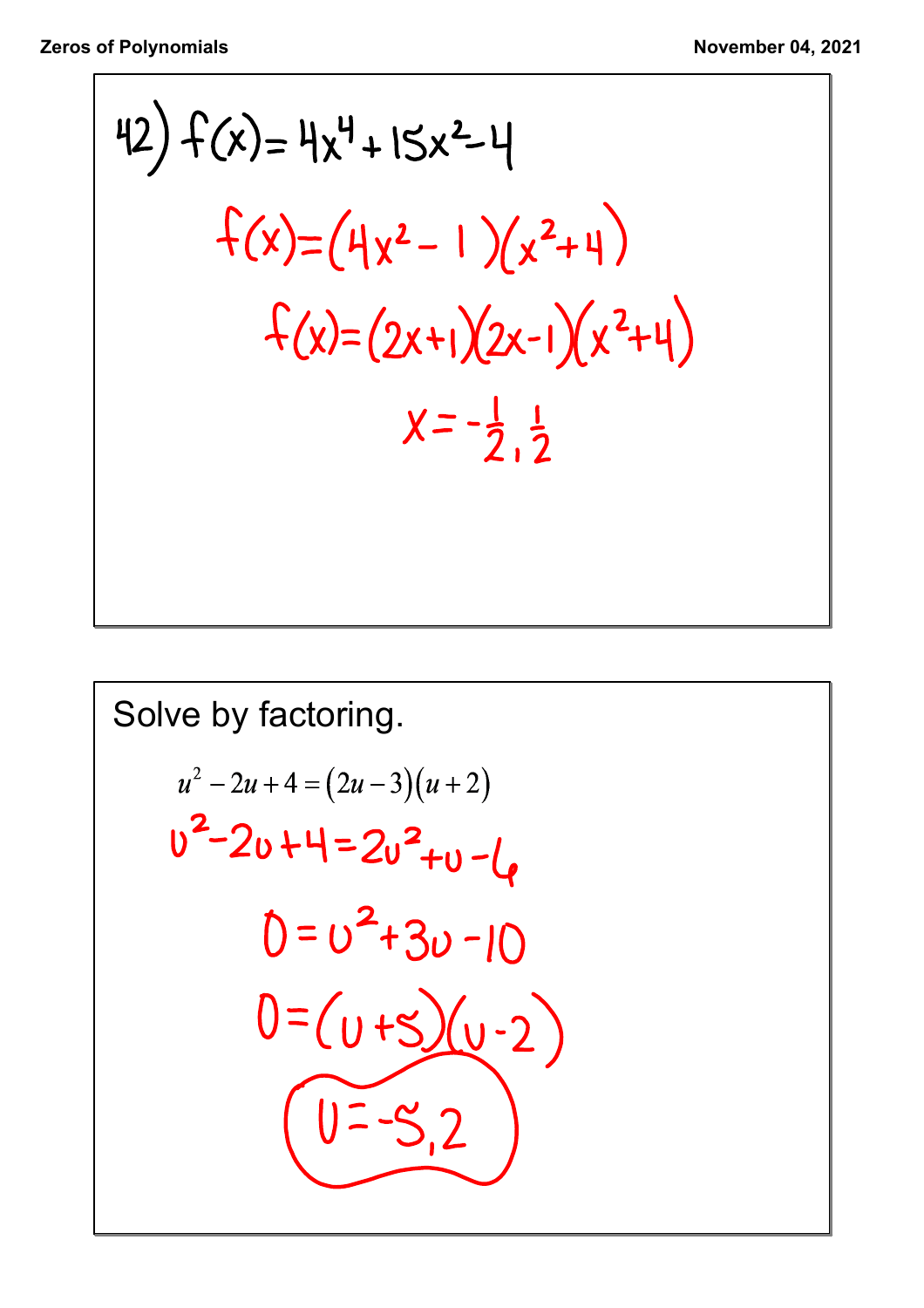

Solve by completing the square.  
\n
$$
9x^2 - 6x + 2 = 0
$$
\n
$$
\frac{9x^2 - 6x + 2 = 0}{9}
$$
\n
$$
\frac{9x^2 - 6x}{9} = -\frac{2}{9}
$$
\n
$$
x^2 - \frac{2}{3}x + \frac{1}{9} = -\frac{2}{9} + \frac{1}{9}
$$
\n
$$
\sqrt{x^2 - \frac{1}{3}} = \frac{1}{9} \cdot \frac{1}{9} - \frac{1}{9} \cdot \frac{1}{3}
$$
\n
$$
x - \frac{1}{3} = \frac{1}{3} \cdot \frac{1}{3} - \frac{1}{3} \cdot \frac{1}{3}
$$
\n
$$
x = \frac{1}{3} + \frac{1}{3} \cdot \frac{1}{3} - \frac{1}{3} \cdot \frac{1}{3}
$$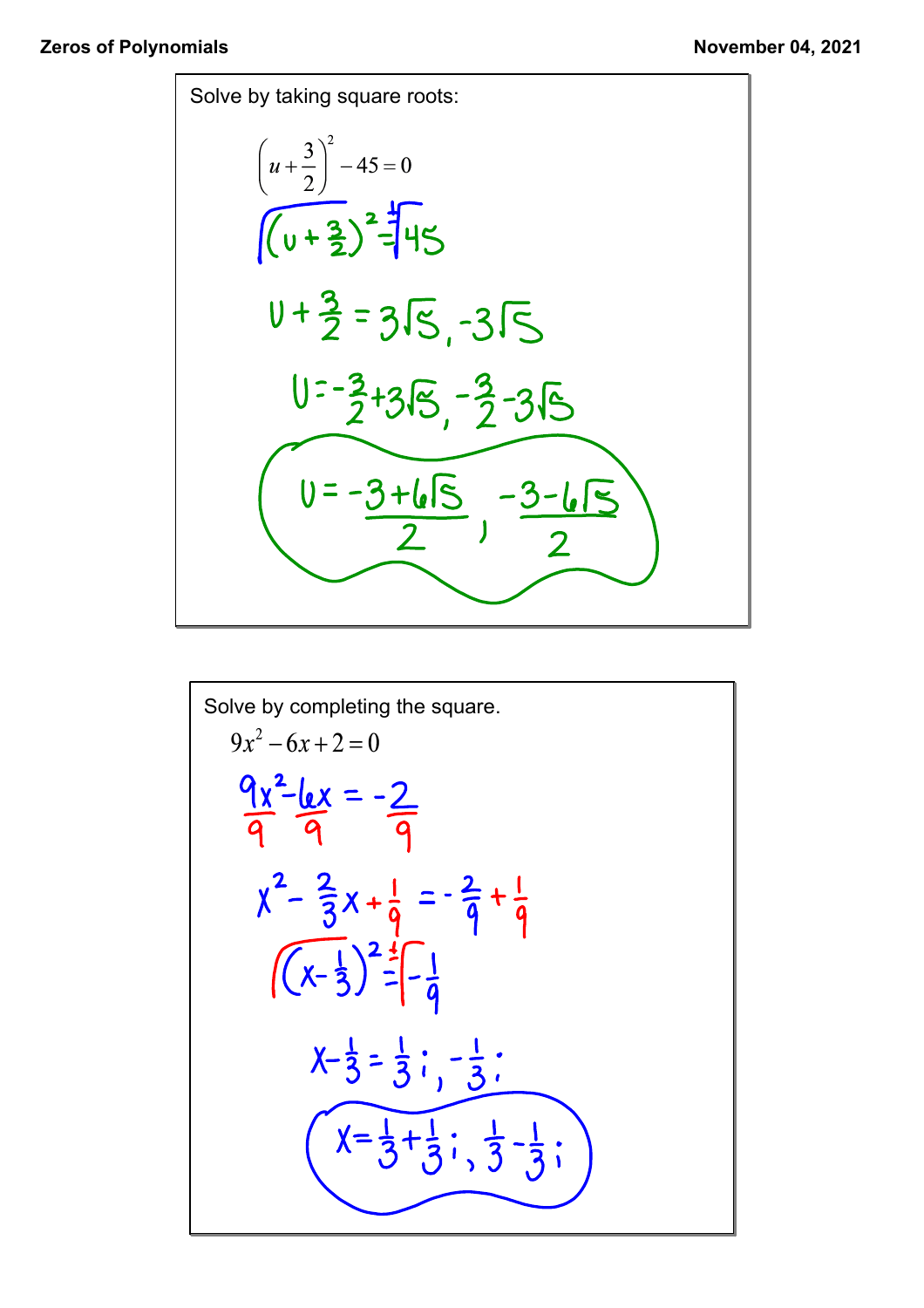List the potential rational zeros. (p's & q's)  
\n
$$
f(x) = 2x^3 + 3x^2 + x + 20
$$
  
\n $Q: \pm 1, \pm 2, \pm 4, \pm 5, \pm 10, \pm 20$   
\n $Q: \pm 1, \pm 2$   
\n $\frac{P}{6}: \pm 1, \pm \frac{1}{2}, \pm 2, \pm 4, \pm 5, \pm \frac{5}{2}, \pm 10, \pm 20$ 

Use the Factor Theorem to determine if the given  
\nbinomial is a factor of the function.  
\n
$$
f(x) = 2x^4 - x^3 + 2x - 1\frac{2x - 1}{2x - 1}
$$
 2x-1=0  
\n2x=1  
\n
$$
x = \frac{1}{2}
$$
\n
$$
x = \frac{1}{2}
$$
\n
$$
x = \frac{1}{2}
$$
\n
$$
x = \frac{1}{2}
$$
\n
$$
x = \frac{1}{2}
$$
\n
$$
x = \frac{1}{2}
$$
\n
$$
x = \frac{1}{2}
$$
\n
$$
x = \frac{1}{2}
$$
\n
$$
x = \frac{1}{2}
$$
\n
$$
x = \frac{1}{2}
$$
\n
$$
x = \frac{1}{2}
$$
\n
$$
x = \frac{1}{2}
$$
\n
$$
x = \frac{1}{2}
$$
\n
$$
x = \frac{1}{2}
$$
\n
$$
x = \frac{1}{2}
$$
\n
$$
x = \frac{1}{2}
$$
\n
$$
x = \frac{1}{2}
$$
\n
$$
x = \frac{1}{2}
$$
\n
$$
x = \frac{1}{2}
$$
\n
$$
x = \frac{1}{2}
$$
\n
$$
x = \frac{1}{2}
$$
\n
$$
x = \frac{1}{2}
$$
\n
$$
x = \frac{1}{2}
$$
\n
$$
x = \frac{1}{2}
$$
\n
$$
x = \frac{1}{2}
$$
\n
$$
x = \frac{1}{2}
$$
\n
$$
x = \frac{1}{2}
$$
\n
$$
x = \frac{1}{2}
$$
\n
$$
x = \frac{1}{2}
$$
\n
$$
x = \frac{1}{2}
$$
\n
$$
x = \frac{1}{2}
$$
\n
$$
x = \frac{1}{2}
$$
\n
$$
x = \frac{1}{2}
$$
\n
$$
x = \frac{1}{2}
$$
\n
$$
x = \frac{1}{2}
$$
\n
$$
x = \frac{1}{2}
$$
\n
$$
x = \frac{1}{2}
$$
\n
$$
x = \frac{1}{2}
$$
\n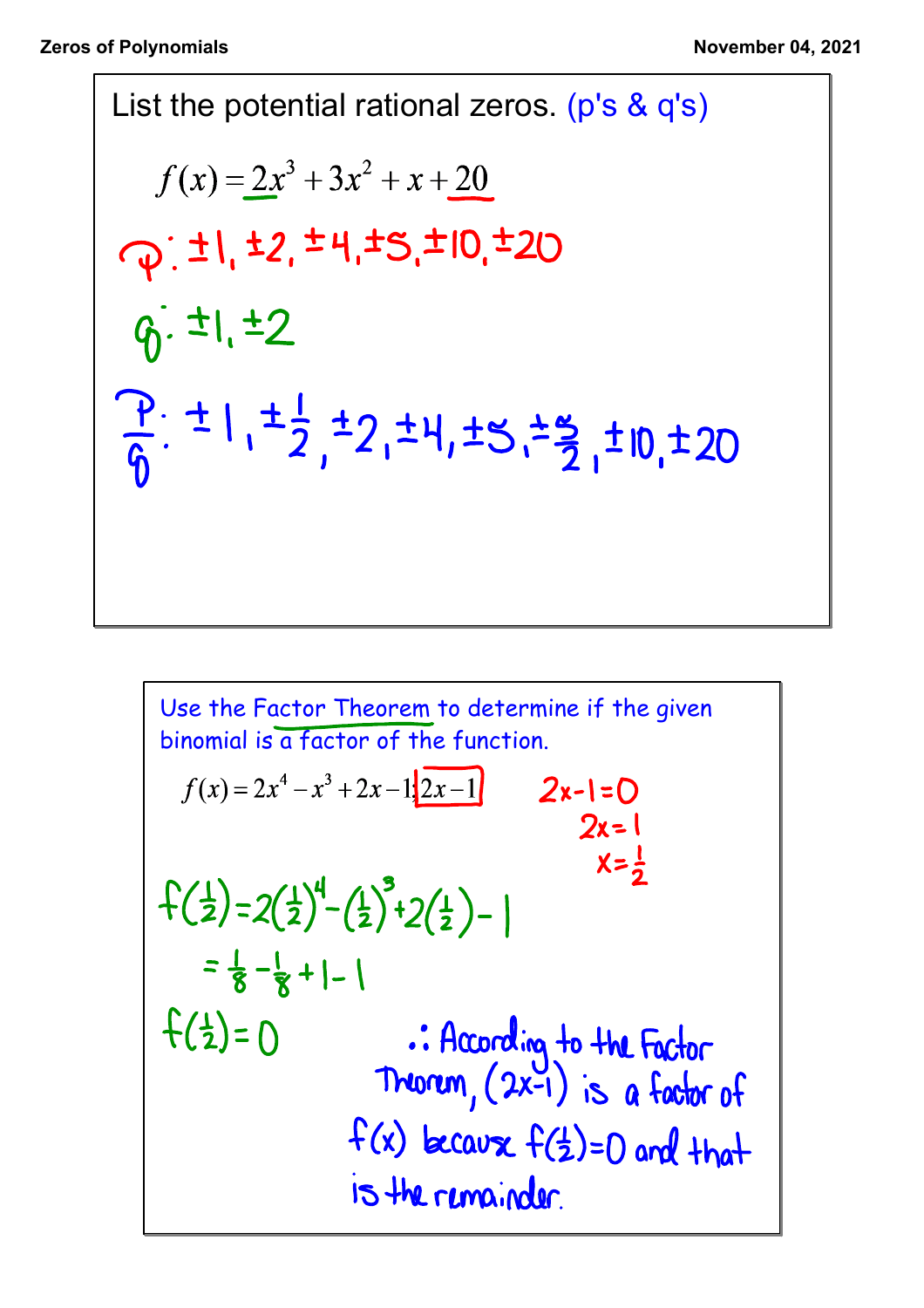

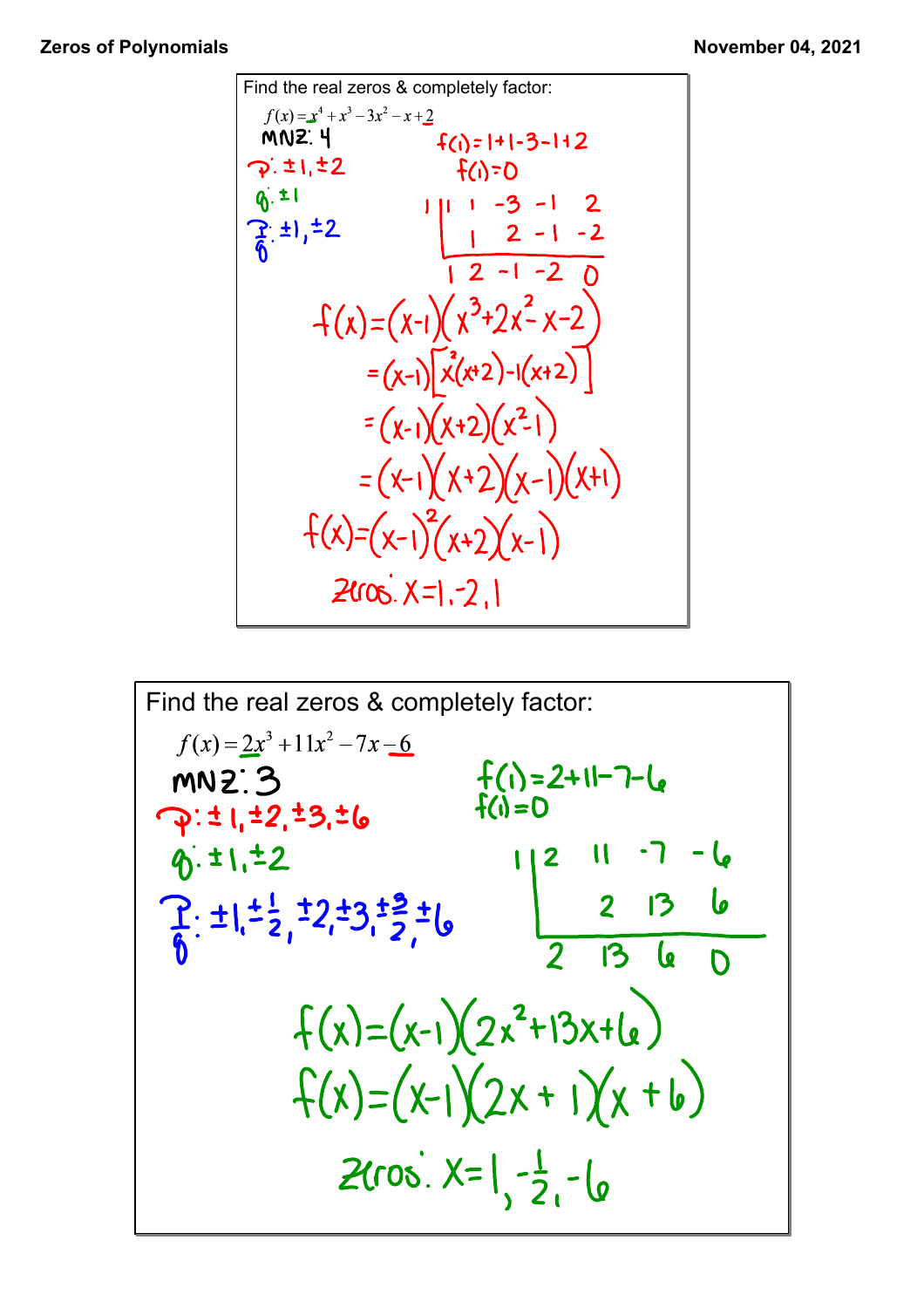

Factor completely.  
\n
$$
3 + 648u^3
$$
  
\n $648u^3 + 3$   
\n $3(216u^9 + 1)$   
\n $3(6u+1)(36u^2 - 6u + 1)$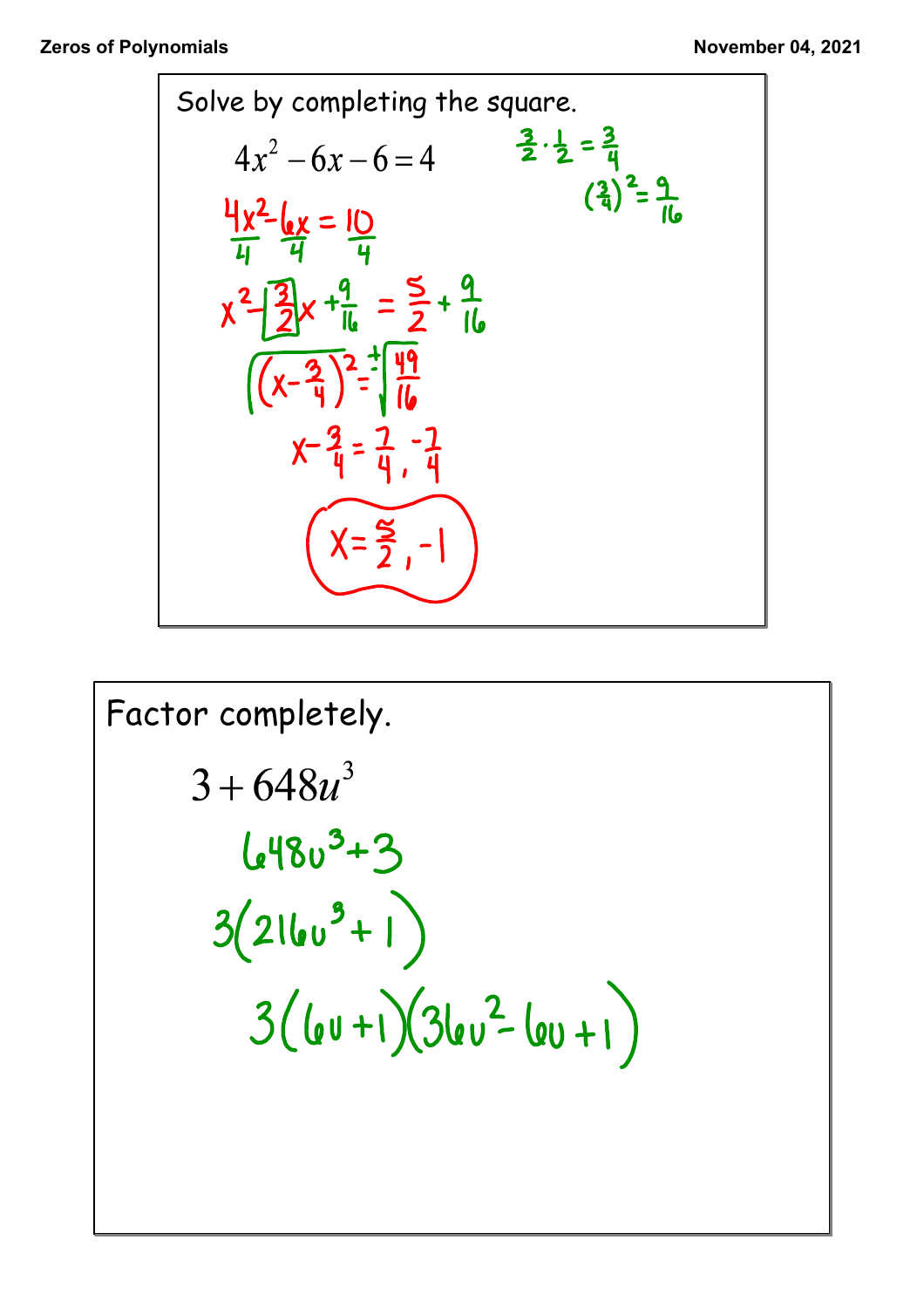

Use the synthetic division to tell whether or not the given value is a zero of the function.